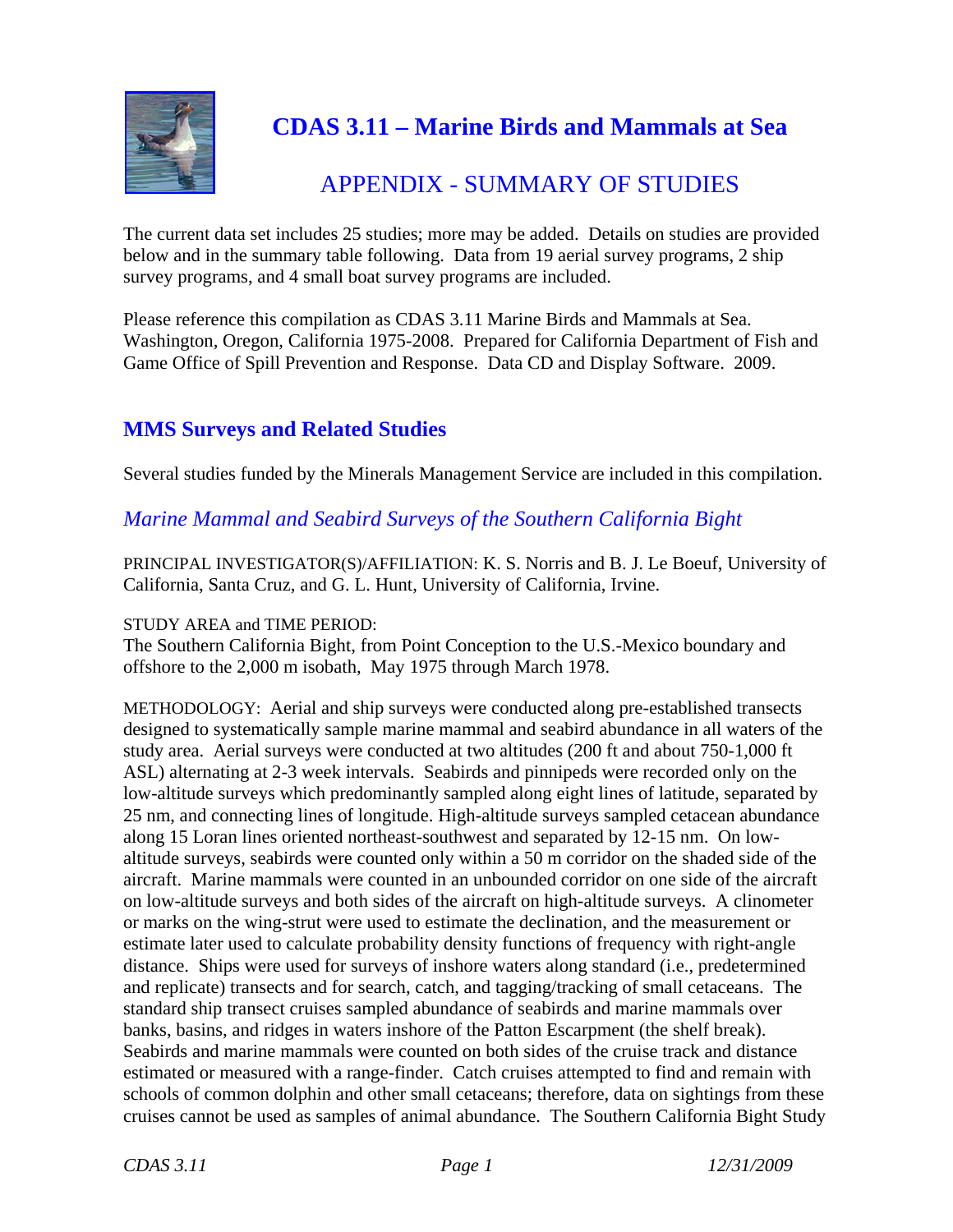also included ground and aerial censuses of pinniped and seabird colonies, and special studies of productivity, mortality rates, and foraging range.

#### STUDIES and CODES:

SHIMAM -- So. Calif. Bight High Aerial [Cetaceans Only] SLOMAM -- So. Calif. Bight Low Aerial [Mammals Only] SLOBRD -- So. Calif. Bight Low Aerial [Birds Only] SCBSHP -- So. Calif. Bight Ship Surveys [Birds and Mammals]

#### DATA AVAILABILITY:

These data may be distributed freely. Please cite this compilation and the original studies.

#### REFERENCES:

 Bonnell, M. L., B. J. Le Boeuf, M. O. Pierson, D. H. Dettman, and G. D. Farrens. 1981. Pinnipeds of the Southern California Bight. Part I of Investigator's Reports, Summary of Marine Mammal and Seabird Surveys of the Southern California Bight Area, 1975-1978. Final Report prepared by the University of California, Santa Cruz, for the Bureau of Land Management, Contract No. AA550-CT7-36. National Technical Information Service, Springfield, Virginia. NTIS # PB-81-248-171. 535 pp.

 Briggs, K. T., E. W. Chu, D. B. Lewis, W. B. Tyler, R. L. Pitman, and G. L. Hunt. 1981. Distribution, Numbers, Marine Mammal and Seabird Surveys of the Southern California Bight Area, 1975-1978. Final Report prepared by the University of California, Santa Cruz, for the Bureau of Land Management, Contract No. AA550-CT7-36. National Technical Information Service, Springfield, Virginia. NTIS # PB-81-248-197. 470 pp. and Seasonal Status of Seabirds of the Southern California Bight. Part III of Investigator's Reports, Summary of

Briggs, K.T., W.B. Tyler, D.B. Lewis, and D.R. Carlson. 1987. Bird communities at sea off California: 1975 to 1983. Stud. Avian Biol. 11.

 Bight. Part II of Investigator's Reports, Summary of Marine Mammal and Seabird Surveys of the Southern California Bight Area, 1975-1978. Final Report prepared by the University of California, Santa Cruz, for the Dohl, T. P., K. S. Norris, R. C. Guess, J. D. Bryant and M. W. Honig. 1981. Cetacea of the Southern California Bureau of Land Management, Contract No. AA550-CT7-36. National Technical Information Service, Springfield, Virginia. NTIS # PB81248189. 414 pp.

# *Marine Mammal and Seabird Surveys of Central and Northern California*

PRINCIPAL INVESTIGATOR(S)/AFFILIATION: Thomas P. Dohl, Center for Marine Studies, University of California, Santa Cruz.

### STUDY AREA and TIME PERIOD:

Shelf, slope, and offshore waters to a distance of 100 nm off the California coast from Point Conception to the California-Oregon boundary, February 1980 through June 1983.

METHODOLOGY: Offshore transect surveys were flown twice-monthly at two different altitudes (200 ft and about 750-1,000 ft ASL) along approximately 40 east-west transect lines extending an average of 60 nm offshore. The transects sampled on a given survey were selected randomly from a set of 92 standard (predetermined) lines spaced at intervals of 5' of latitude. Standard transects provided systematic coverage of shelf, slope, and offshore waters in the study area. Sightings of seabirds, pinnipeds, and sea otters were recorded only on low-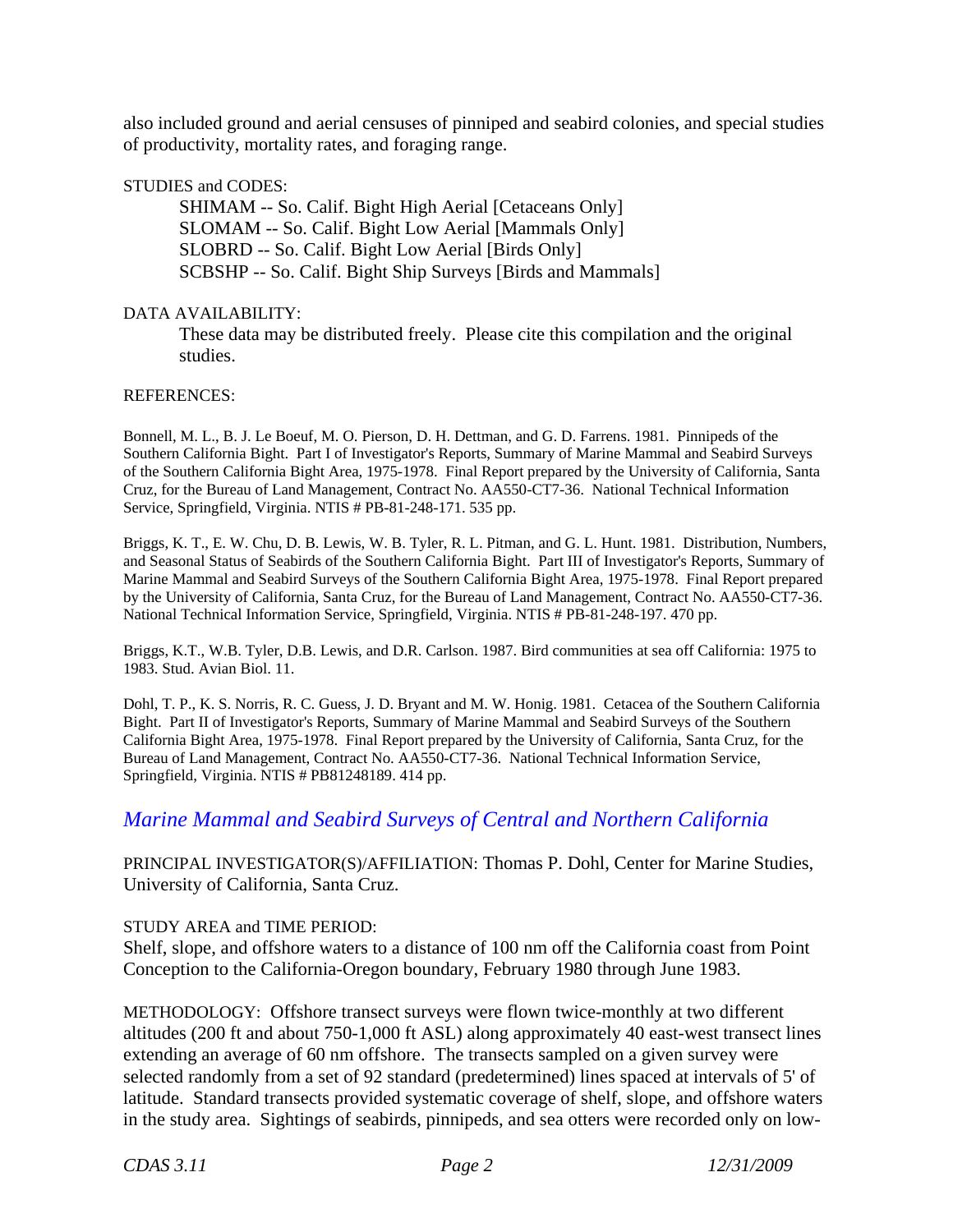sighting distance. Navigation was by Loran and VLF-Omega. STUDIES and CODES: altitude surveys. Sightings of cetaceans and turtles were recorded on both low- and highaltitude surveys. Seabird sightings were recorded only on the shaded side of the aircraft within a strip transect of 50 m width. Marine mammal and turtle sightings were recorded within an unbounded corridor on both high- and low-altitude surveys, but only the shaded side of the aircraft was searched on the low-altitude surveys. Cross-legs connecting standard transects were searched only on high-altitude surveys. Offshore cross-legs were searched on both sides of the aircraft, while only the nearshore side was searched on cross-legs along the coast. Declination angle was measured and noted for each marine mammal/turtle sightings and later used to calculate a probability density function of frequency with right-angle

CHIMAM -- Central/Northern Calif - High Aerial [Cetaceans Only] CLALL1 -- Central/Northern Calif - Low Aerial [Birds and Mammals] *Part 1*  CLALL2 -- Central/Northern Calif - Low Aerial [Birds and Mammals] *Part 2* 

#### DATA AVAILABILITY:

These data may be distributed freely. Please cite this compilation and the original studies.

#### REFERENCES:

 Mammal and Seabird Study, Central and Northern California, Contract No. 14-12-0001-29090. Prepared by Management Service. OCS Study MMS 84-0044. 220 pp. Bonnell, M. L., M. O. Pierson, and G. D. Farrens. 1983. Pinnipeds and Sea Otters of Central and Northern California, 1980-1983: Status, Abundance, and Distribution. Part of Investigator's Final Report, Marine Center for Marine Sciences, University of California, Santa Cruz, for the Pacific OCS Region, Minerals

 1980-1983: Status, Abundance, and Distribution. Part of Investigator's Final Report, Marine Mammal and Service. OCS Study MMS 84-0043. 246 pp. Briggs, K. T., W. B. Tyler, D. B. Lewis, and K. F. Dettman. 1983. Seabirds of Central and Northern California, Seabird Study, Central and Northern California, Contract No. 14-12-0001-29090. Prepared by Center for Marine Sciences, University of California, Santa Cruz, for the Pacific OCS Region, Minerals Management

 1980-1983: Status, Abundance, and Distribution. Part of Investigator's Final Report, Marine Mammal and Service. OCS Study MMS 84-0045. 284 pp. Dohl, T. P., R. C. Guess, M. L. Duman, and R. C. Helm. 1983. Cetaceans of Central and Northern California, Seabird Study, Central and Northern California, Contract No. 14-12-0001-29090. Prepared by Center for Marine Sciences, University of California, Santa Cruz, for the Pacific OCS Region, Minerals Management

# *California Seabird Ecology Study*

PRINCIPAL INVESTIGATOR(S)/AFFILIATION: Kenneth T. Briggs, Institute of Marine Sciences, University of California, Santa Cruz; portions of this work were done by D. G. Ainley and others at Point Reyes Bird Observatory, Stinson Beach, CA, and by L. B. Spear and others at Science Applications International Corporation, Monterey, CA.

#### STUDY AREA and TIME PERIOD:

From Monterey Bay to about Bodega Head., 1984 through 1987.

METHODOLOGY: Surveys of seabird abundance and distribution were done by aircraft and by ship (not included here). Data collection protocols for aerial surveys were identical with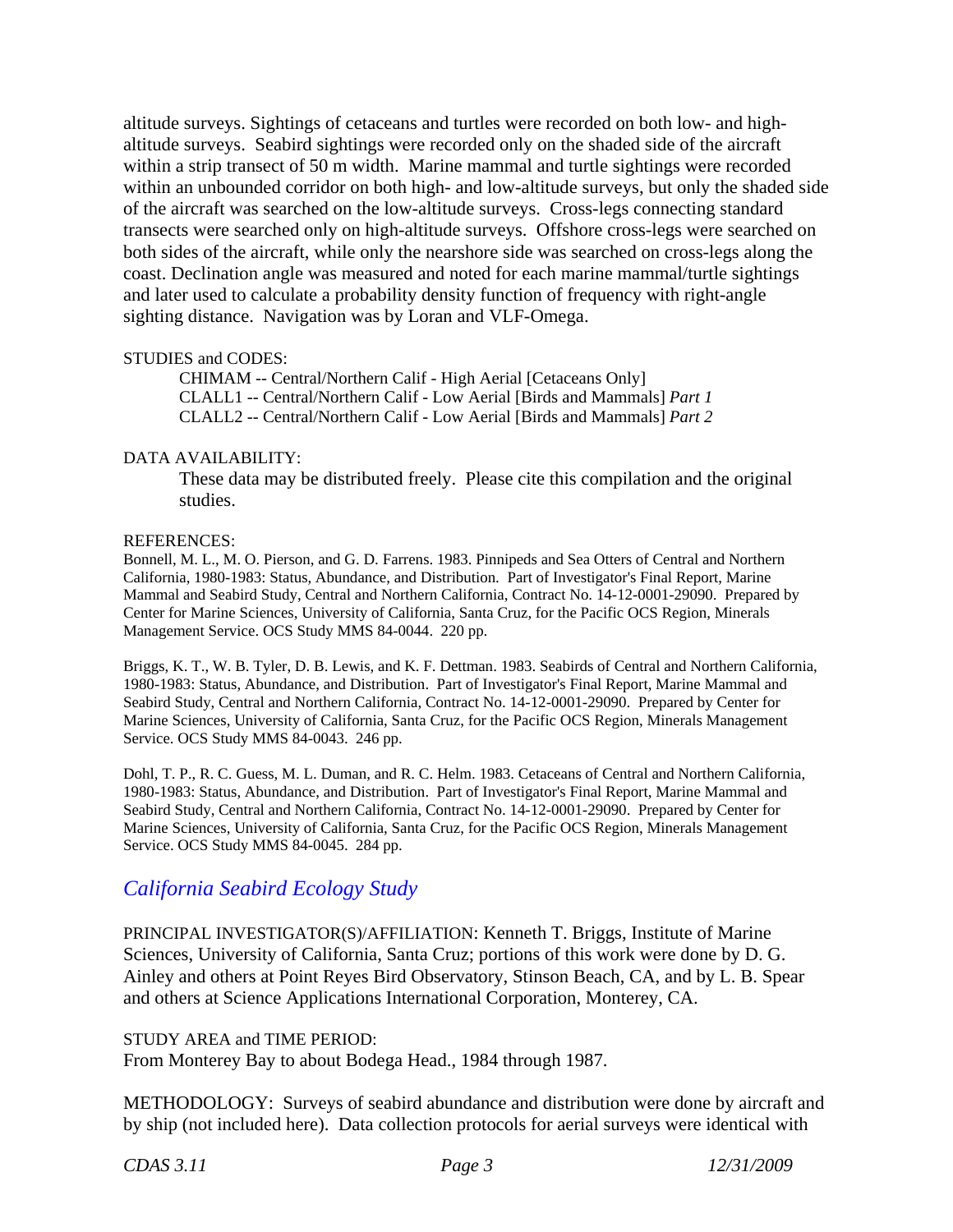those used for the Central and Northern California Marine Mammal and Seabird Surveys (see above). Four aerial surveys were conducted in the spring and summer of 1985 (March 12-13, 21, May 10, 27-28). Effort data for aerial surveys consist of start-stop pairs of coordinates (date/time, latitude, and longitude); sightings have been assigned a position interpolated from the time of the observation.

#### STUDIES and CODES:

SBECOL -- Seabird Ecology Study (Aerial Portion) [Birds and Mammals]

#### DATA AVAILABILITY:

These data may be distributed freely. Please cite this compilation and the original studies.

#### REFERENCE:

Briggs, K. T., D. G. Ainley, D. R. Carlson, D. B. Lewis, W. B. Tyler, L. B. Spear, and L. A. Ferris. 1987. Final Report: California Seabird Ecology Study. Prepared by the Institute of Marine Sciences, University of California, Santa Cruz, for the Pacific OCS Region, Minerals Management Service, Contract No. 14-12-001 30183. vii and 153 pp.

 Journal of Wildlife Management 49(2): 412-417. Briggs, K.T., W.B. Tyler, and D.B. Lewis. 1985a. Aerial surveys for seabirds: methodological experiments.

Briggs, K.T., W.B. Tyler, and D.B. Lewis. 1985b. Comparison of ship and aerial surveys of birds at sea. Journal of Wildlife Management 49(2):405-411.

Briggs, K.T., W.B. Tyler, D.B. Lewis, and D.R. Carlson. 1987. Bird communities at sea off California: 1975 to 1983. Stud. Avian Biol. 11.

## *Oregon and Washington Marine Mammal and Seabird Surveys*

PRINCIPAL INVESTIGATOR(S)/AFFILIATION: G. A. Green, Ebasco Environmental, Bellevue, Washington, M. L. Bonnell and K. T. Briggs, Ecological Consulting, Inc., Portland, Oregon

#### STUDY AREA and TIME PERIOD:

Pacific Ocean waters of Oregon and Washington from the coast to approximately 60 nautical miles offshore, April 1989 through October 1990.

METHODOLOGY: Aerial surveys were conducted along 32 pre-established transects designed to systematically sample marine mammal and seabird abundance in all waters of the study area. Coastal surveys and one shelf break survey were also conducted. Standard transects provided systematic coverage of shelf, slope, and offshore waters in the study area. Sightings of seabirds, pinnipeds, cetaceans, and turtles were recorded. Seabird sightings were recorded only on the shaded side of the aircraft within a strip transect of 50 m width. Marine mammal and turtle sightings were recorded within an unbounded corridor. Declination angle was measured and noted for each marine mammal/turtle sightings and later used to calculate a probability density function of frequency with right-angle sighting distance. Navigation was by Loran and VLF-Omega. One ship survey was also conducted from aboard the NOAA ship Miller Freeman during August 1989.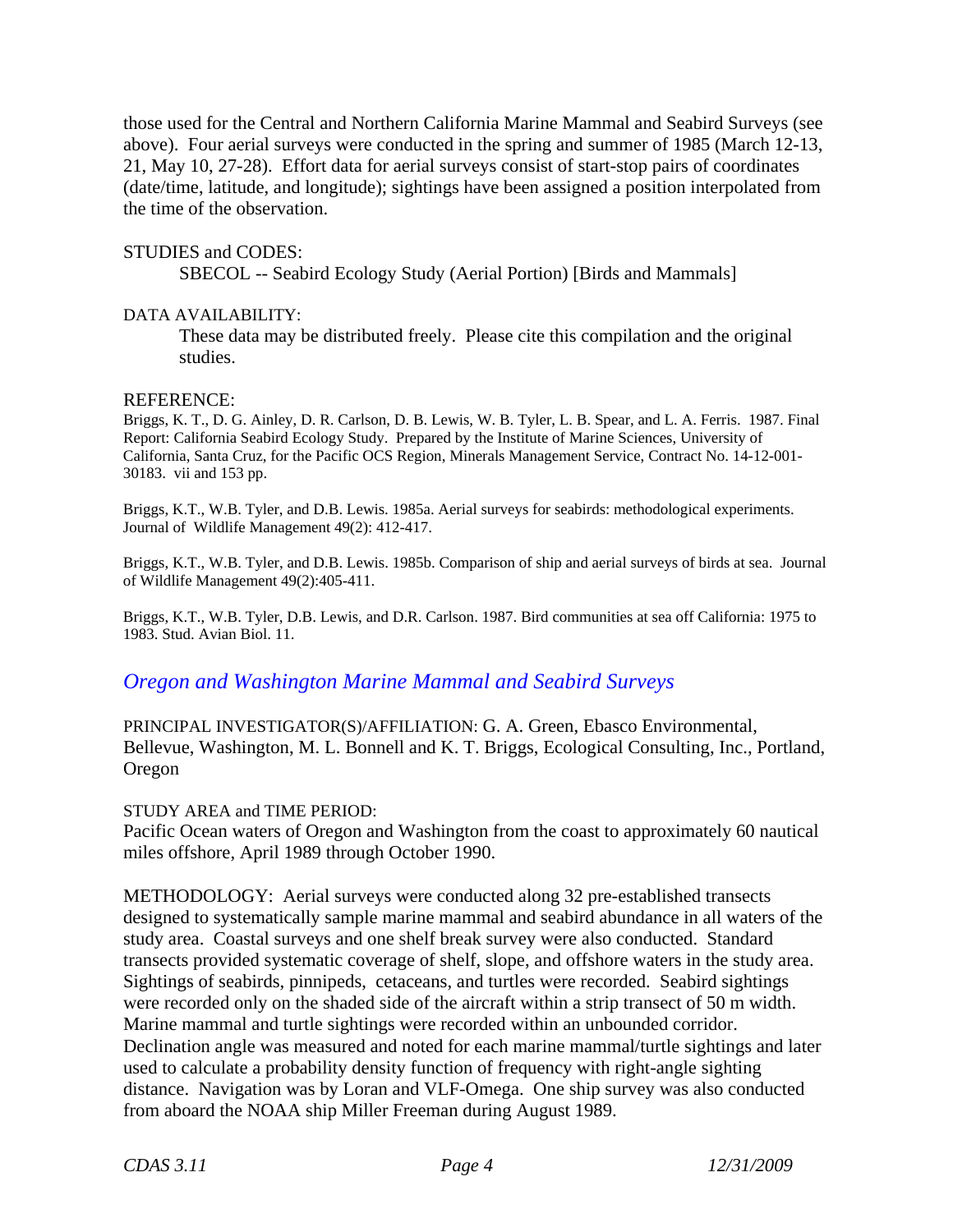#### STUDIES and CODES.

OWPELB -- Oregon/Washington Aerial [Birds and Mammals] OWPELM -- Oregon/Washington Aerial [Mammal Observations Only] OWMLFR -- Oregon/Washington Ship [Bird and Mammal Observations]

#### DATA AVAILABILITY:

These data may be distributed freely. Please cite this compilation and the original studies.

#### REFERENCES:

 Green, G. A., J. J. Brueggeman, C. E. Bowlby, R. A. Grotefendt, M. L. Bonnell, and K. T. Balcomb, III. 1991. Management Service, Pacific OCS Region. OCS Study MMS 91-0093. 100 pp. Cetacean Distribution and Abundance Off Oregon and Washington, 1989-1990. Final Report prepared by Ebasco Environmental, Bellevue, WA, and Ecological Consulting, Inc. , Portland, OR, for the Minerals

 Bonnell, M. L, C. E. Bowlby, and G. A. Green. 1991. Pinniped Distribution and Abundance Off Oregon and Washington, 1989-1990. Final Report prepared by Ebasco Environmental, Bellevue, WA, and Ecological Consulting, Inc. , Portland, OR, for the Minerals Management Service, Pacific OCS Region. OCS Study MMS 91-0093. 60 pp.

 of the Oregon and Washington OCS, 1989-1990. Final Report prepared by Ebasco Environmental, Bellevue, OCS Study MMS 91-0093. 164 pp. Briggs, K. T., D. H. Varoujean, W. W. Williams, R. Glenn Ford, M. L. Bonnell, and J. L. Casey. 1991. Seabirds WA, and Ecological Consulting, Inc. , Portland, OR, for the Minerals Management Service, Pacific OCS Region.

# **CDFG-OSPR and Related Aerial Surveys**

# *Training Flights, Special Projects, and Related MMS Surveys*

Contract Number: FG7407-OS with California Department of Fish and Game (CDFG), Office of Spill Prevention and Response (OSPR); and 14-35-0001-30758 (Task 13293) with the Coastal Marine Institute, University of California, Santa Barbara.

PRINCIPAL INVESTIGATOR(S)/AFFILIATION: Michael L. Bonnell, Ph.D. (1994- 1999) and W. Breck Tyler (2000-2008) Institute of Marine Sciences, University of California, Santa Cruz.

OBJECTIVES: Develop and maintain a capability to provide aerial surveys of marine bird and mammal distribution and abundance for oil spill response and post-spill injury assessment.

STUDY AREA and TIME PERIOD: Coastal and inland marine waters of California, June 1994 through June 2008.

### METHODOLOGY:

Aerial surveys were conducted in a variety of California locales with experienced observers and trainees. The aircraft used was a Partenavia PN68 Observer provided by the Department of Air Services, CDFG, flown at an altitude of 200' (60m) above ground level and at a typical air speed of 90 kts. Two observers (at least one experienced) occupied middle seats and

*CDAS 3.11 Page 5 12/31/2009*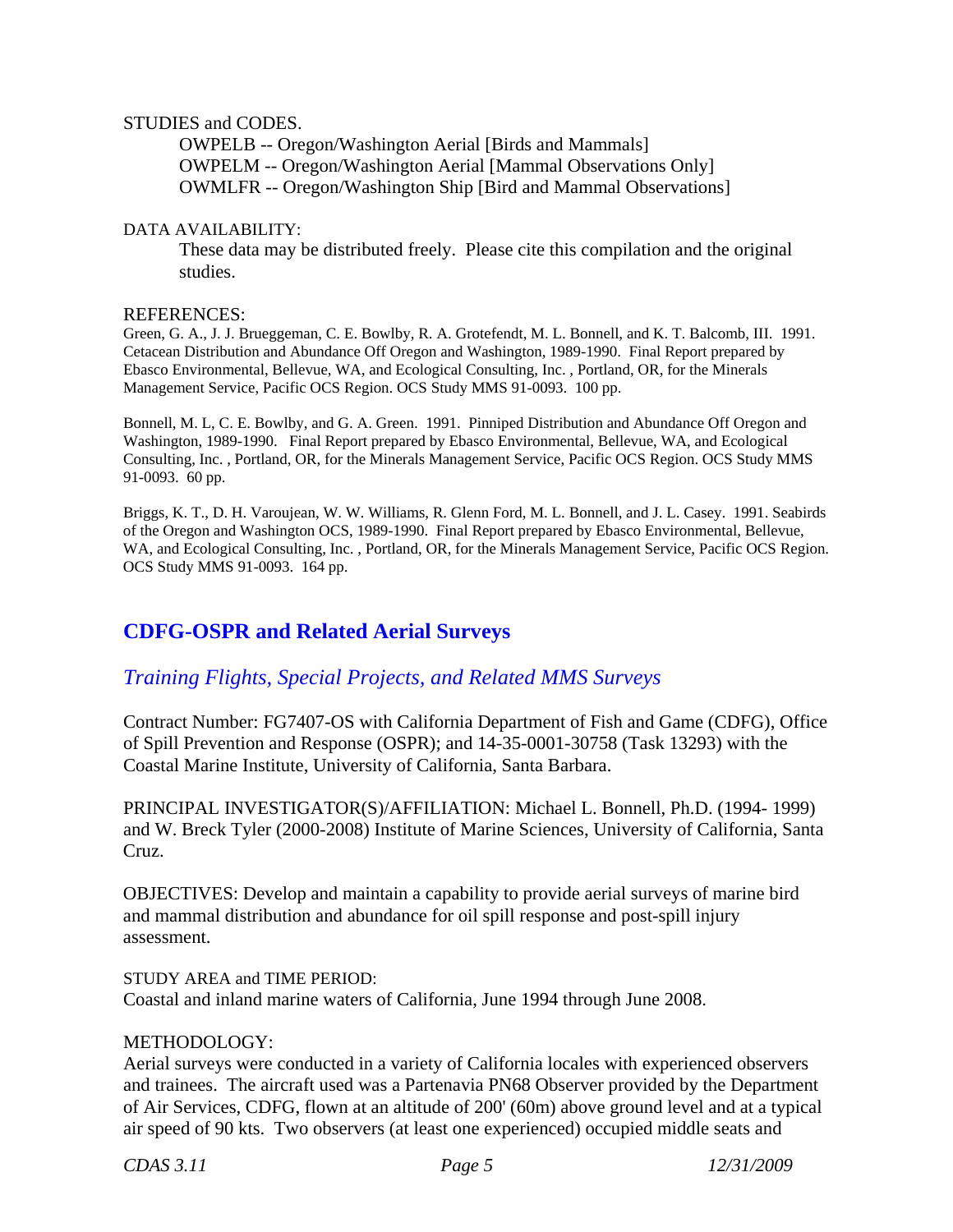searched a corridor of 50m (1994-2001) or 75m (2003-2008) on each side of the aircraft. Width was defined by clinometer and simple trigonometric functions. Species, numbers, behavior and other information was described on hand-held voice recorders for later transcription and computer entry. The co-pilot position was occupied by a navigator/computer operator. This individual recorded number of observers on-watch, transect status (i.e., on-effort, off-effort, and commutes), as well as sea state, weather and other observation conditions. Date, time, and position of the aircraft were recorded directly into the data-logging computer with time, latitude and longitude provided by a Global Positioning System (GPS).

Databases produced include date, time, latitude/longitude, behavior, observation conditions, and other information for each sighting of marine birds, mammals, and turtles. Some surveys were solely for the purpose of drills and training and some were for systematic data collection. Effort for earlier surveys (year range) was binned to 5 minute latitude longitude blocks and for later surveys (year range) was binned to 1 minute latitude longitude blocks.

OSPR and UCSC provided observers for the OSPR surveys, southern California surveys using the same protocols were conducted by the Minerals Management Service (MMS), Pacific OCS Region, which provided most observers for surveys flown in Santa Barbara Channel and the Santa Maria Basin.

### STUDIES and CODES:

WOSPR5 – OSPR Aerial Surveys [Birds and Mammals] 1994-2001 MMSSBC -- So. Calif Bight/MMS Surveys [Birds and Mammals] 1995-1997 WSOSPR -- OSPR Aerial Surveys [Birds and Mammals] 2003-2008 LHMAMA – Marbled Murrelet Aerial Surveys – 2005-2006

### DATA AVAILABILITY:

These data may be distributed freely. Please cite this compilation and the original studies.

# *Aerial Surveys in Response to Various Oil Spill Incidents*

PRINCIPAL INVESTIGATOR(S)/AFFILIATION: Michael L. Bonnell and W. Breck Tyler, University of California, Santa Cruz under contract to CDFG-OSPR.

### STUDY AREA and TIME PERIOD:

Waters off California and in San Francisco Bay, in response to various oil spill incidents, 1997 – 2007.

METHODOLOGY: Aerial surveys were conducted in a variety of California locales with experienced observers and trainees. The aircraft used was a Partenavia PN68 Observer provided by the Department of Air Services, CDFG, flown at an altitude of 200' (60m) above ground level and at a typical air speed of 90 kts. Two observers (at least one experienced) occupied middle seats and searched a corridor of 50m (1994-2002) or 75m (2003-2008) on each side of the aircraft. Width was defined by clinometer and simple trigonometric functions. Species, numbers, behavior and other information was described on hand-held voice recorders for later transcription and computer entry. The co-pilot position was occupied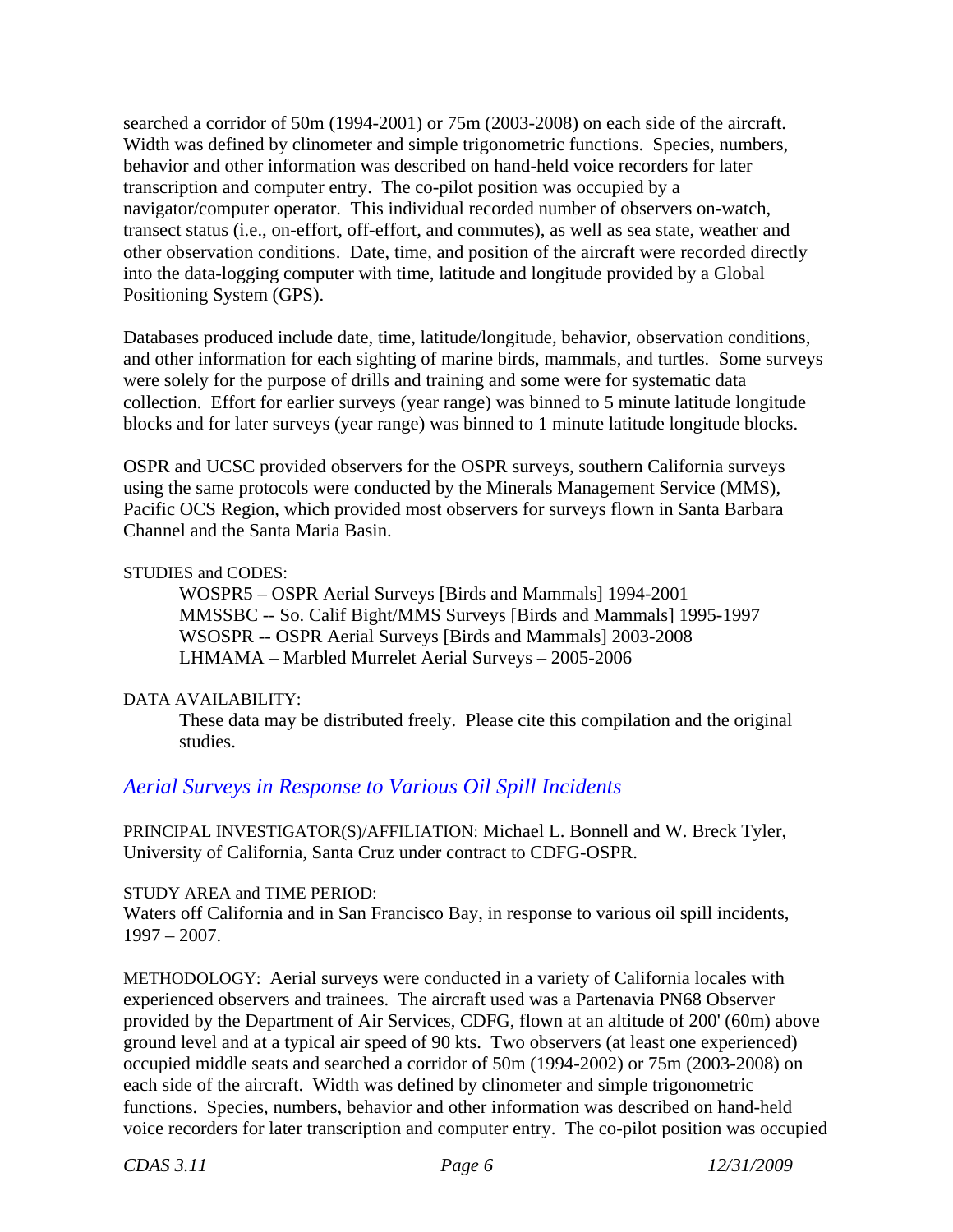by a navigator/computer operator. This individual recorded number of observers on-watch, transect status (i.e., on-effort, off-effort, and commutes), as well as sea state, weather and other observation conditions. Date, time, and position of the aircraft were recorded directly into the data-logging computer with time, latitude and longitude provided by a Global Positioning System (GPS).

#### STUDIES and CODES:

IRKURE – Incident Response Surveys – *M.V. Kure* 1997 IRCOMM – Incident Response Surveys – *M.V. Command* -- 1998 IRSTUY– Incident Response Surveys – *M.V. Stuyvesant* 1999 IRLUCK – Incident Response Surveys – *Jacob Luckenbach –* 2001-2003 IRSBCH – Incident Response Surveys – Ventura Oiled Bird Incident – 2005 IRCOBU– Incident Response Surveys – *M.V. Cosco Busan* 2007

#### DATA AVAILABILITY:

These data may be distributed freely. Please cite this compilation and the original studies.

#### REFERENCES:

 *Kure/Humboldt Bay Oil Spill Final Damage Assessment Restoration Plan/Environmental Assessment*, Final *Command Oil Spill Final Restoration Plan and Environmental Assessment* (United States Fish and Wildlife Service, National Oceanic and Atmospheric Administration, California Department of Fish and Game, California Department of Parks and Recreation, and California State Lands Commission , 2004). Damage Assessment and Restoration Plan/Environmental Assessment (California Department of Fish and Game, U.S. Fish and Wildlife Service, July 2008).

 *S.S. Jacob Luckenbach and Associated Mystery Oil Spills Final Damage Assessment and Restoration Plan/Environmental Assessment* (California Department of Fish and Game, National Oceanic and Atmospheric Administration, and United States Fish and Wildlife Service, 2006).

*Stuyvesant/Humboldt Coast Oil Spill Final Damage Assessment and Restoration Plan/Environmental Assessment*, (California Department of Fish and Game, California State Lands Commission, and United States Fish and Wildlife Service, 2007). .

# **Other California Studies**

PRINCIPAL INVESTIGATOR(S)/AFFILIATION: Laird Henkel, University of California, Santa Cruz, HT Harvey & Associates, and CDFG-OSPR.

STUDY AREA and TIME PERIOD: Various studies in nearshore waters off central California , 1999 – 2007.

#### METHODOLOGY:

Boat-based surveys were conducted from small boats  $(< 6m)$  in nearshore waters  $(< 2km$  from shore) off California. Surveys were conducted off San Mateo and Santa Cruz Counties, with the exception of "Morro Bay Boat Surveys" off San Luis Obispo County. Experienced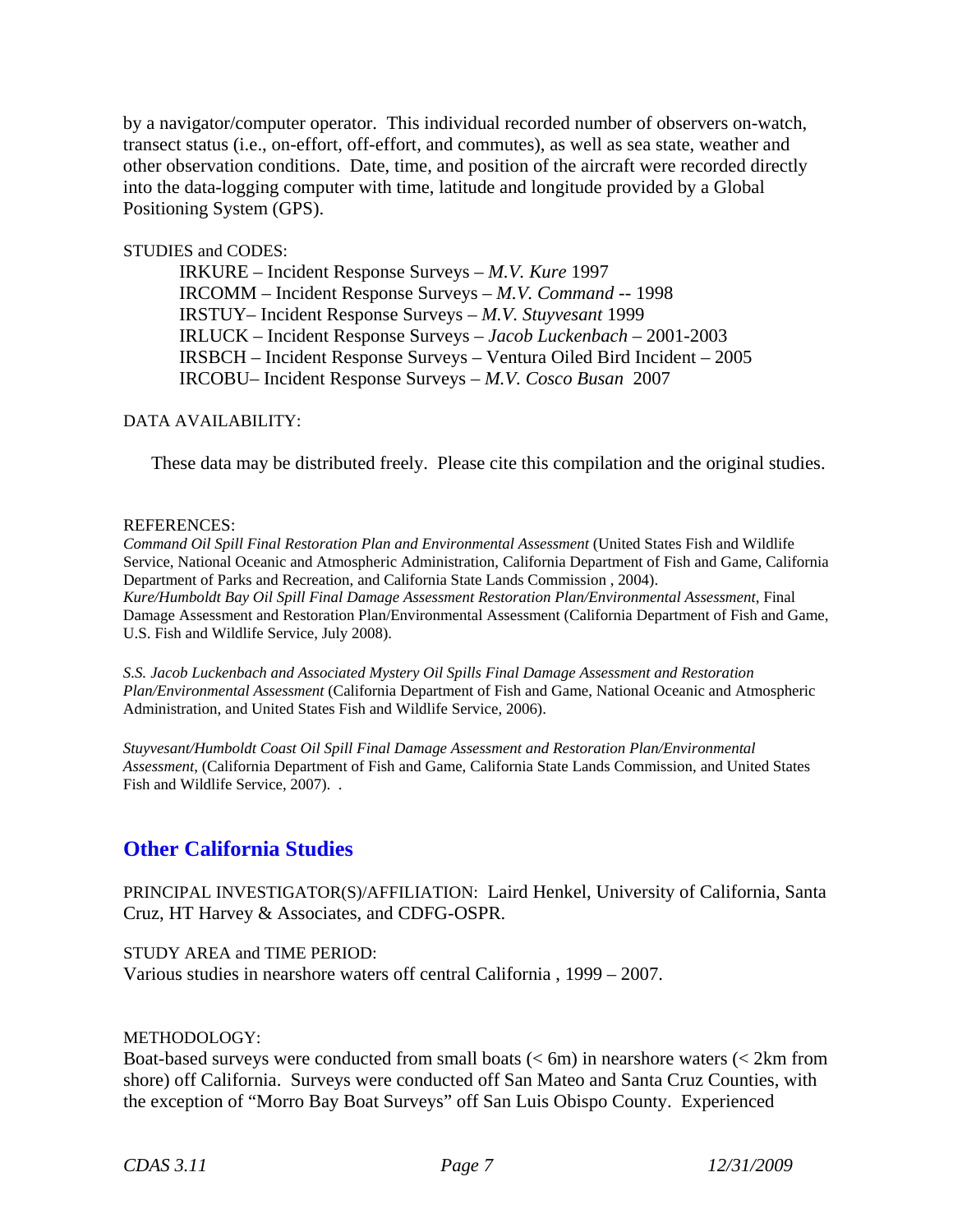observers recorded all birds within a 50m corridor on each side of the vessel. Observer height varied from approximately 1m to 3m off the water. Survey speed was typically 15-20 km/hr.

#### STUDIES and CODES:

LHMAMB – Marbled Murrelet Boat Surveys – 2005-2006 MAMUMB – Morro Bay Boat Surveys – 2003-2004 MAMUCC – Central California Boat Surveys -- 2007 ANUEVO -- Año Nuevo Boat Surveys – 1999-2002

#### DATA AVAILABILITY:

These data may be distributed freely. Please cite this compilation and "L. Henkel, unpubl. data."

#### REFERENCES:

HENKEL, L.A., FORD, R.G., TYLER, W.B. & DAVIS, J.N. 2007. Comparison of aerial and boat-based survey methods for Marbled Murrelets *Brachyramphus marmoratus* and other marine birds. *Marine Ornithology* 35: 145–151.

 Effects of rapid flight-feather molt on post-breeding dispersal in a pursuit-diving seabird. Auk 125(1): 113-123. Peery, M.Z., L.A. Henkel, B.H. Becker, S.H. Newman, J.T. Harvey, C. Thompson, and S.R. Beissinger. 2008.